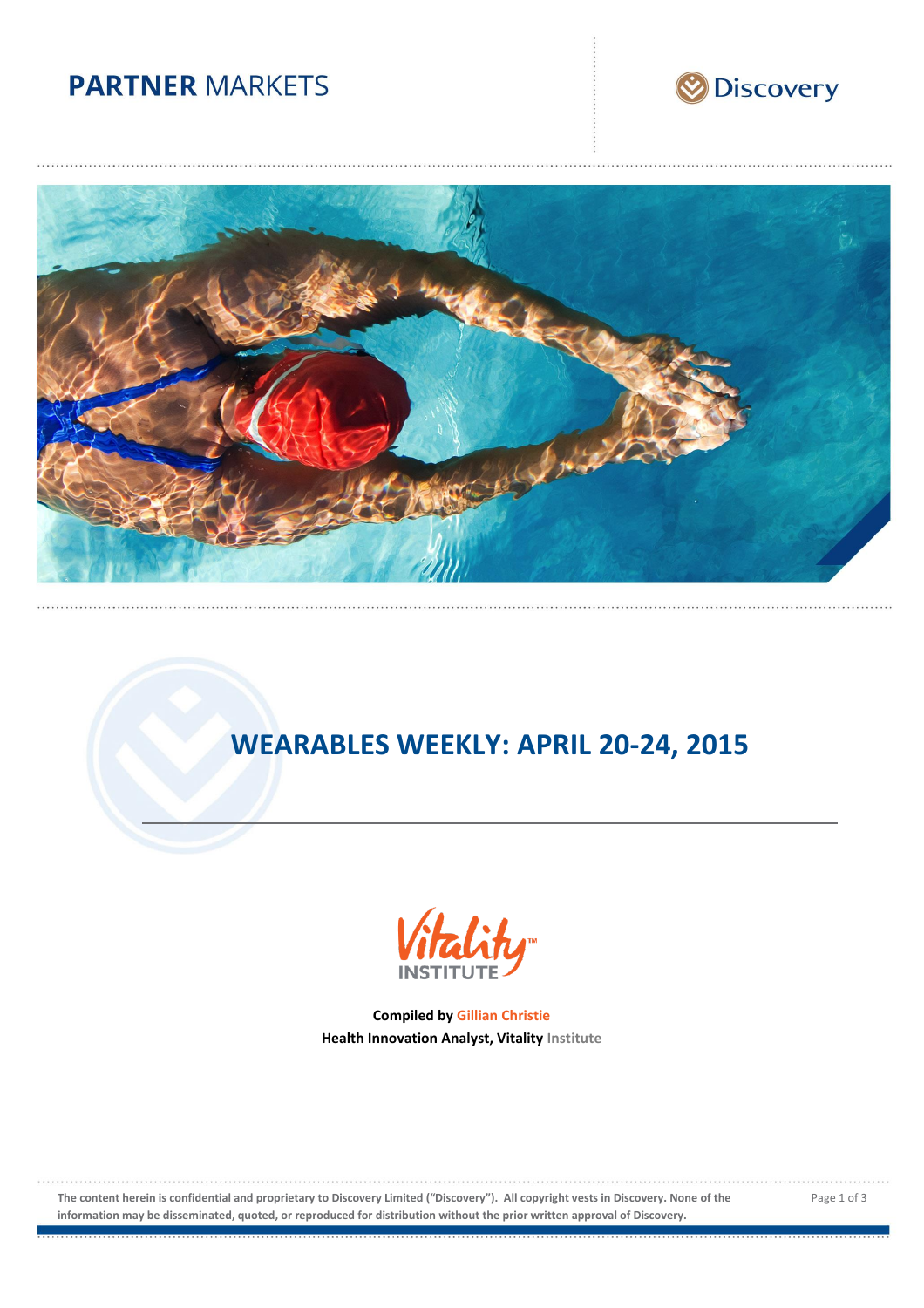![](_page_1_Picture_0.jpeg)

### **Acer Launches Three New Wearables: Liquid Leap, Curve, and Fit**

#### [Read More Here](http://gadgets.ndtv.com/wearables/news/acer-unveils-liquid-leap-active-curve-and-fit-smartbands-685262)

On Friday, Acer announced three new wearables: Liquid Leap Active, Liquid Leap Curve, and Liquid Leap Fit. The Liquid Leap Active is considered the lower-end version of the Liquid Leap Fit, while the Liquid Leap Curve is viewed as a fashion accessory. Two of the wearables (Curve and Fit) measure stress along with heart rate and steps. Stress is measured through a skin response detector embedded in the wearable. The devices are waterproof and include interchangeable bands for customization. Pricing and availability information are unavailable (likely late spring or early summer), though Acer normally sells its devices

![](_page_1_Picture_4.jpeg)

initially in Asian and European markets. The devices are compatible with Android, iOS, and Windows Phone devices.

#### **Apple Watch Shipped in Nine Countries**

#### [Read More Here](http://techcrunch.com/2015/04/23/say-hello-to-the-apple-watch-2/?ncid=tcdaily#.jrlenl:ZugY)

While the Apple Watch went on pre-order in nine countries (Australia, Canada, China, France, Germany, Hong Kong, Japan, the US, and the UK) earlier this month, the first batch of smartwatches were shipped last Friday. Apple has not confirmed the number of smartwatches that were shipped, though external predictions range from 3 million to 20 million preorders. A number of the more expensive models have been delayed until June.

![](_page_1_Picture_9.jpeg)

## **Under Armour Adds 10 Million New Users to Fitness Applications Since February**

### [Read More Here](http://mobihealthnews.com/42585/under-armour-added-10-million-new-users-for-its-fitness-apps-since-february/)

In November 2013, Under Armour purchased MapMyFitness for \$150 million. The company later spent \$560 million to buy MyFitnessPal and Endomondo. Since February, Under Armour has added 10 million unique users to its platform to total 130 million registered users. In the first quarter of 2014, the company had an average of 130,000 people per day downloading their fitness applications. Despite these successes, Under Armour continues to lag behind its rival, Nike. NikeFuel, Nike's measurement for tracking fitness activity, continues to have a larger user base, and Nike's clothes are more recognizable than Under Armour's apparel.